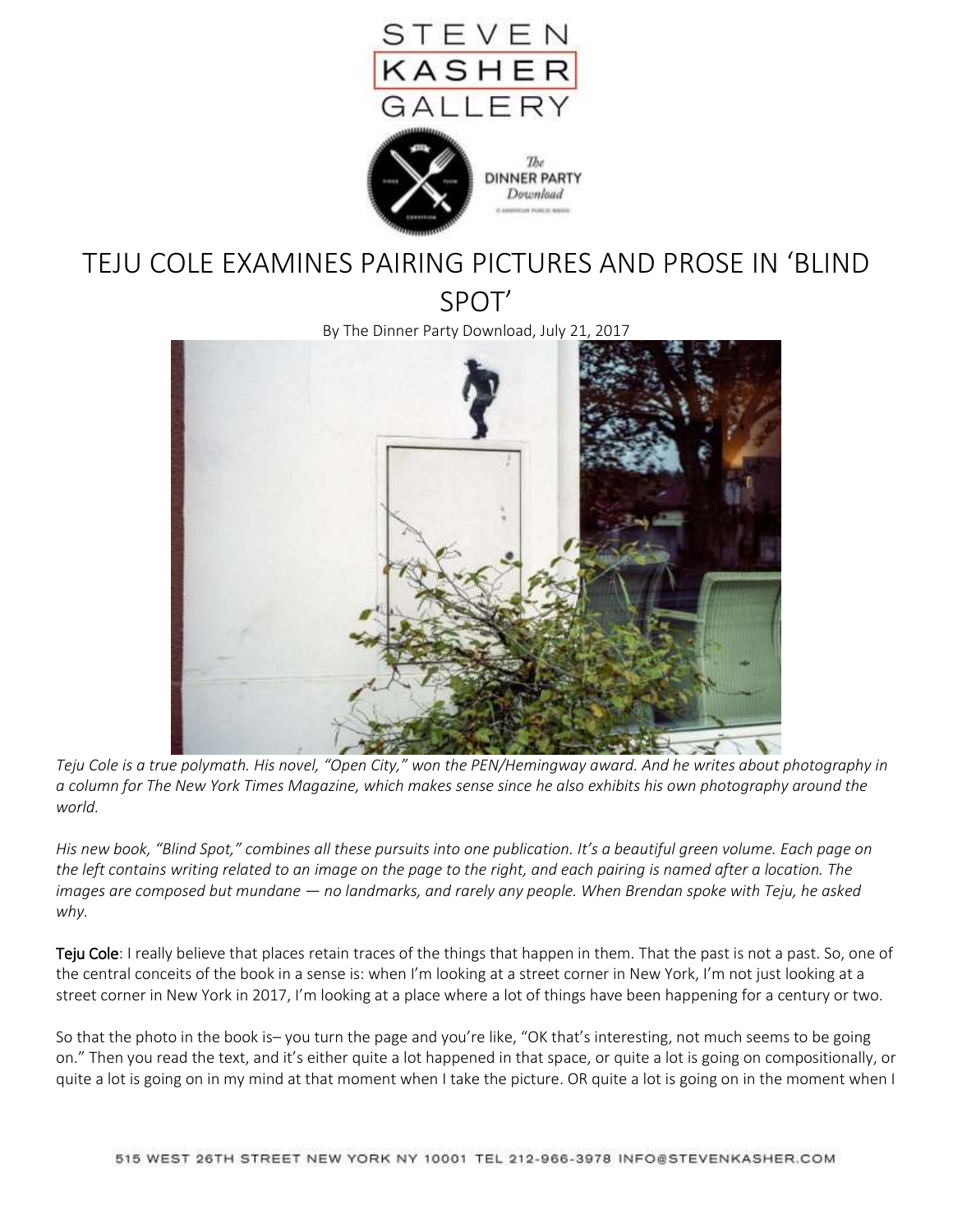

sit down to look at the picture long after I have taken it. So, it's gesturing to the idea that there's a lot rushing under even what looks like there's not much going on.

Brendan Francis Newnam: Why give the text and the image equal billing? Traditionally, I think people, when they think of photography, they think of captions. These don't strike me as captions at all. They seem–

Teju Cole: They're not captions.

Brendan Francis Newnam: And they're set visually in their own place.

Teju Cole: Absolutely. They're not captions at all. The simple reason for it is that... I try to be gangsta, you know? I want to say, "I'm a writer. I'm a photographer. Equal billing." Not dabbling in writing. Not, you know, doing photography in my spare time. This is my work.

Brendan Francis Newnam: So, to give people an idea of how this all comes together in your book, I want to turn to page 50, actually. So, we're in Zurich, we know that because there's the title, but that's it.

Teju Cole: But you could not have told it was in Zurich, absolutely not. I love this photo [laughs].

Brendan Francis Newnam: It's a stencil of a gun slinging cowboy on top of a rectangle on the side of a building. Then you see also a window and in it, reflected a tree. And the text, though, this is an example of you just kind of thinking about Zurich and what you can see and what you can't see.

Teju Cole: As plain as the surface is, it's a photograph that exists within a certain language in the history of photography of seemingly banal everyday life, where a lot of the pressure, then, [is] actually on the composition. I don't want to take a photo of the two main cathedral bell towers in Zurich to prove to you that it's Zurich. This is just as Zurich as that would be. So I'm interested in that neglected angle of the face of the city.

Brendan Francis Newnam: And the text alongside this photo focuses on something similar. In it, instead of just talking about the peaceful and calm Switzerland people imagine or that you imagine, you focus on their history as mercenaries for hire and how they have an arms industry.

Teju Cole: Because of their quality control and precision work, they're very good at making weapons. And so, it's interesting you pull this out, because it brings together a lot of concerns in the book. Like that photograph is very typical of my style, and the meditation on a placid surface that is concealing tremendous violence is very typical of what I'm trying to think about in the book.

Brendan Francis Newnam: Well I want to look at another facet of your style. Let's turn to page 296. And this photo is an example of another common motif in your work, it's a photograph, partially, of another photograph. You do this again and again.

Teju Cole: Yeah, shall I describe the image to you?

Brendan Francis Newnam: Yeah, please.